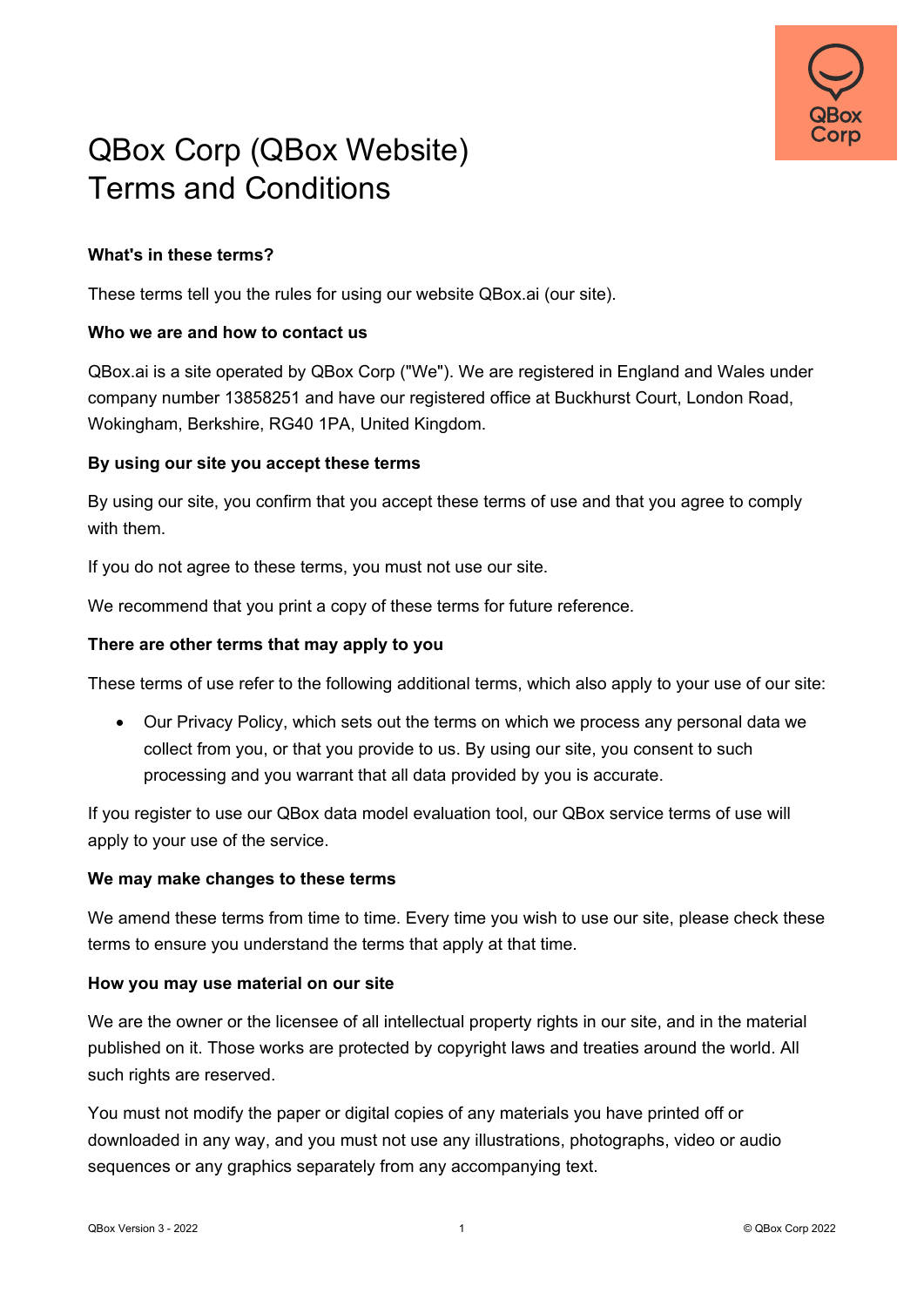

Our status (and that of any identified contributors) as the authors of content on our site must always be acknowledged.

You must not use any part of the content on our site for commercial purposes without obtaining a licence to do so from us or our licensors.

If you print off, copy or download any part of our site in breach of these terms of use, your right to use our site will cease immediately and you must, at our option, return or destroy any copies of the materials you have made.

## **This Site is for Information Only**

The content on our site is provided for information purposes only. It is not intended to amount to advice on which you should rely.

## **We are not responsible for websites we link to**

Where our site contains links to other sites and resources provided by third parties, these links are provided for your information only. Such links should not be interpreted as approval by us of those linked websites or information you may obtain from them.

We have no control over the contents of those sites or resources.

## **We are not responsible for viruses and you must not introduce them**

We do not guarantee that our site will be secure or free from bugs or viruses.

You are responsible for configuring your information technology, computer programmes and platform to access our site. You should use your own virus protection software.

You must not misuse our site by knowingly introducing viruses, trojans, worms, logic bombs or other material that is malicious or technologically harmful. You must not attempt to gain unauthorised access to our site, the server on which our site is stored or any server, computer or database connected to our site.

## **Rules about linking to our site**

You may link to our home page, provided you do so in a way that is fair and legal and does not damage our reputation or take advantage of it.

You must not establish a link in such a way as to suggest any form of association, approval or endorsement on our part where none exists.

You must not establish a link to our site in any website that is not owned by you.